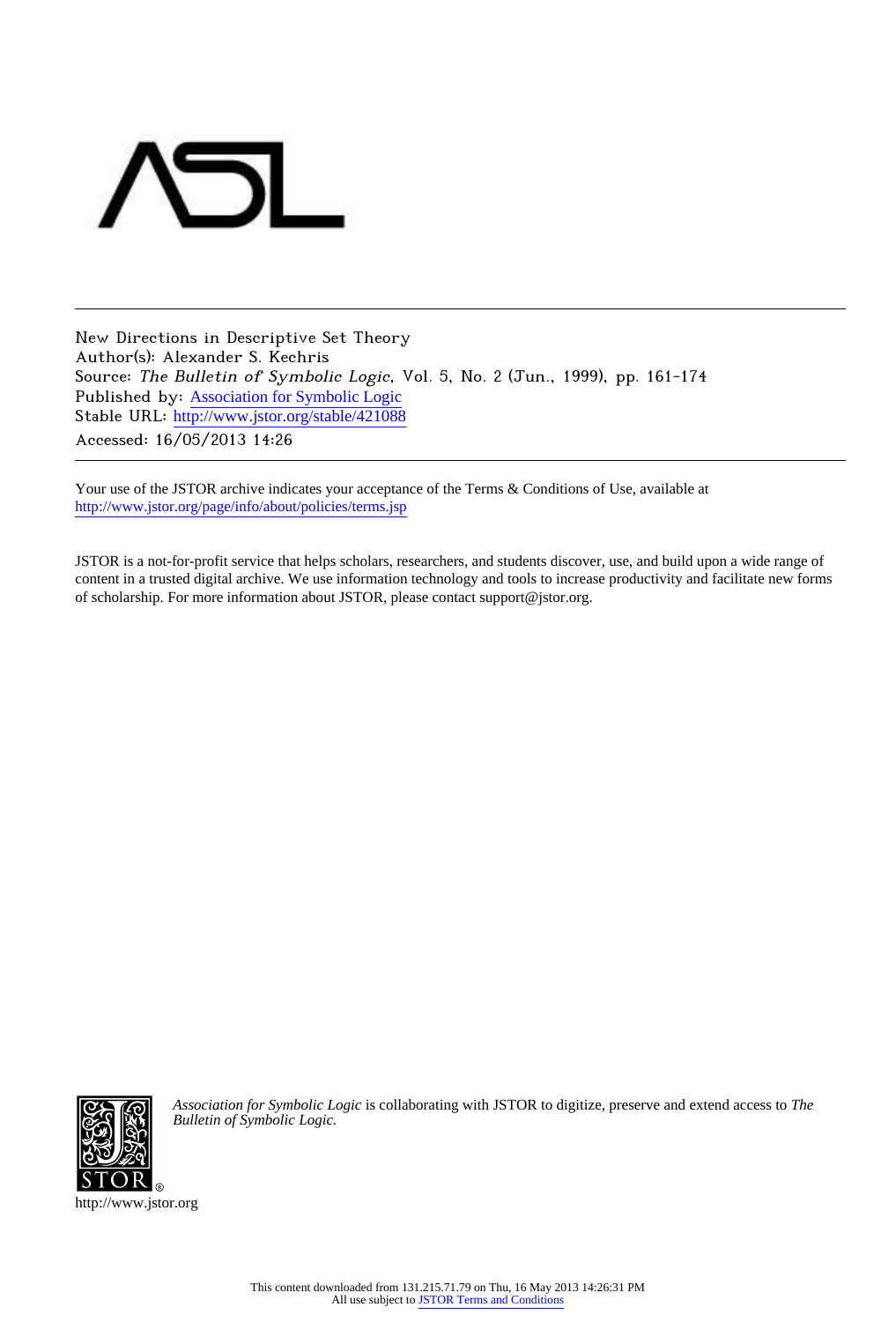## **NEW DIRECTIONS IN DESCRIPTIVE SET THEORY**

## **ALEXANDER S. KECHRIS**

**?1. I will start with a quick definition of descriptive set theory: It is the study of the structure of definable sets and functions in separable completely metrizable spaces. Such spaces are usually called Polish spaces. Typical**  examples are  $\mathbb{R}^n$ ,  $\mathbb{C}^n$ , (separable) Hilbert space and more generally all separable Banach spaces, the *Cantor space*  $2^N$ , the *Baire space*  $N^N$ , the infinite symmetric group  $S_{\infty}$ , the unitary group (of the Hilbert space), the group of **measure preserving transformations of the unit interval, etc.** 

**In this theory sets are classified in hierarchies according to the complexity of their definitions and the structure of sets in each level of these hierarchies is systematically analyzed. In the beginning we have the Borel sets in Polish spaces, obtained by starting with the open sets and closing under the operations of complementation and countable unions, and the corresponding**  *Borel hierarchy*  $(\Sigma^0_\alpha, \Pi^0_\alpha, \Delta^0_\alpha$  sets). After this come the *projective sets*, ob**tained by starting with the Borel sets and closing under the operations of**  complementation and projection, and the corresponding *projective hierarchy*  $(\Sigma_n^1, \Pi_n^1, \Delta_n^1$  sets).

**There are also transfinite extensions of the projective hierarchy and even much more complex definable sets studied in descriptive set theory, but I will restrict myself here to Borel and projective sets, in fact just those at the**  first level of the projective hierarchy, i.e., the *Borel*  $(\Lambda_1^1)$ *, analytic*  $(\Sigma_1^1)$  and *coanalytic*  $(\Pi_1^1)$  sets.

**Over the last one hundred years a great deal has been learned about the structure of definable sets in Polish spaces, and a very extensive theory has been developed (see, e.g., Moschovakis [25], Kechris [20]). My goal here is not to review these developments, which I could not possibly hope to do in a reasonably short article, but rather to discuss some new directions into which descriptive set theory has been moving over the last decade or so.** 

**(? 1999. Association for Symbolic Logic 1079-8986/99/0502-0001 /\$2.40** 

**Received October 11, 1998; revised April 14, 1999.** 

**This article is based on the Godel Lecture given at the meeting of the Association for Symbolic Logic at Toronto in April 1998. Research and preparation for this paper were supported in part by NSF Grant DMS 96-19880.**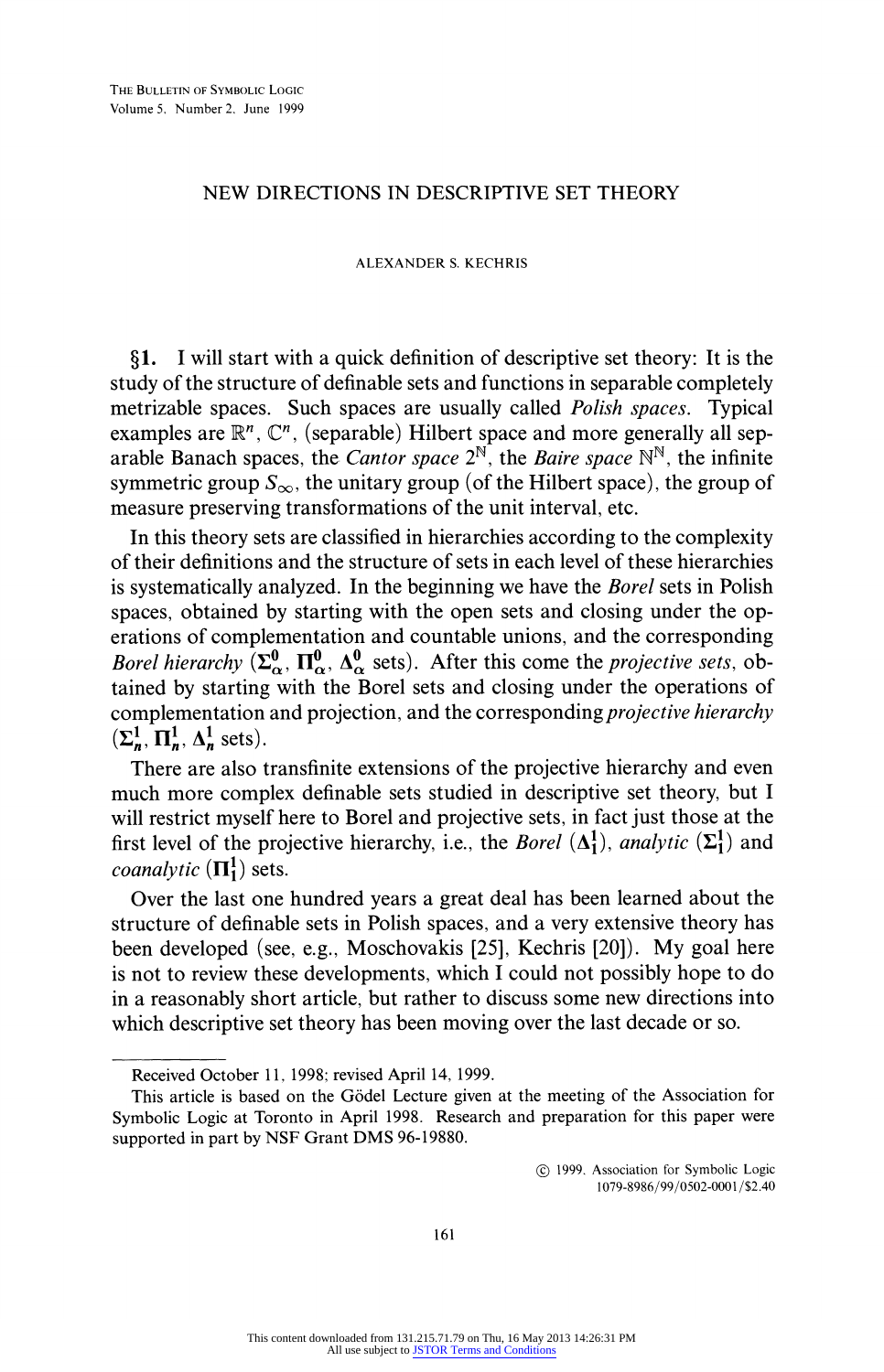**?2. Although Polish spaces and their definable subsets include a great many of the spaces studied in mathematics, there are also spaces of major importance which cannot be realized in any reasonable way as subsets of Polish spaces and are therefore genuinely new objects of study. These spaces have the form of quotients X/E for some Polish space X and a definable equivalence relation E on X. Here are some typical examples:** 

**(i) The orbit spaces of definable actions of Polish groups (i.e., topological groups** whose topology is Polish). Here if  $(g, x) \mapsto g \cdot x$  is an action of the **group G on the set X, the orbit space of the action is the set of all orbits**   $\{G \cdot x : x \in X\}$ . This is  $X/E$ , where E is the corresponding *orbit equivalence relation:*  $x E y \iff G \cdot x = G \cdot y$ . For instance, these include the orbit **space of an irrational rotation on the unit circle T, the so-called dual of a second countable locally compact group G (e.g., a Lie group), i.e., the space of all irreducible unitary representations of G modulo unitary equivalence, or the space of all isomorphism classes of countable structures of a given (countable) language L.** 

**(ii) The "moduli space" of Riemann surfaces, i.e., the space of equivalence classes of Riemann surfaces modulo conformal equivalence.** 

**(iii) The space of measure classes of probability Borel measures on a Polish space, i.e., the quotient space of measures under the measure equivalence**  *relation:*  $\mu \sim v$  if and only if  $\mu$ ,  $v$  are absolutely continuous with respect to **each other, that is, have the same null sets.** 

**(iv) The set of Turing (arithmetical, etc.) degrees of subsets of N.** 

**It has long been recognized in diverse areas of mathematics that in many important cases such quotient spaces X/E cannot be viewed as reasonable subsets of Polish spaces and therefore the usual methods of topology, geometry, measure theory, etc., are not directly applicable for their study. Thus they are often referred to as singular spaces. Instead, the very popular these days, non-commutative counterparts of these classical mathematical disciplines have been developed to provide the tools for their study. See Connes [2] for an illuminating discussion of these issues.** 

**The goal of a lot of recent work in descriptive set theory has been the**  development of the descriptive set theory of these singular spaces. **essentially amounts to the study of definable equivalence relations on Polish spaces and the closely related study of definable actions of Polish groups on such spaces.** 

**?3. To start with, a basic set theoretic question arising in this study is the problem of the definable cardinality of singular spaces. According to the classical Cantor cardinality theory, these spaces turn out in practice to be quite often equinumerous with the continuum R. However in these cases one**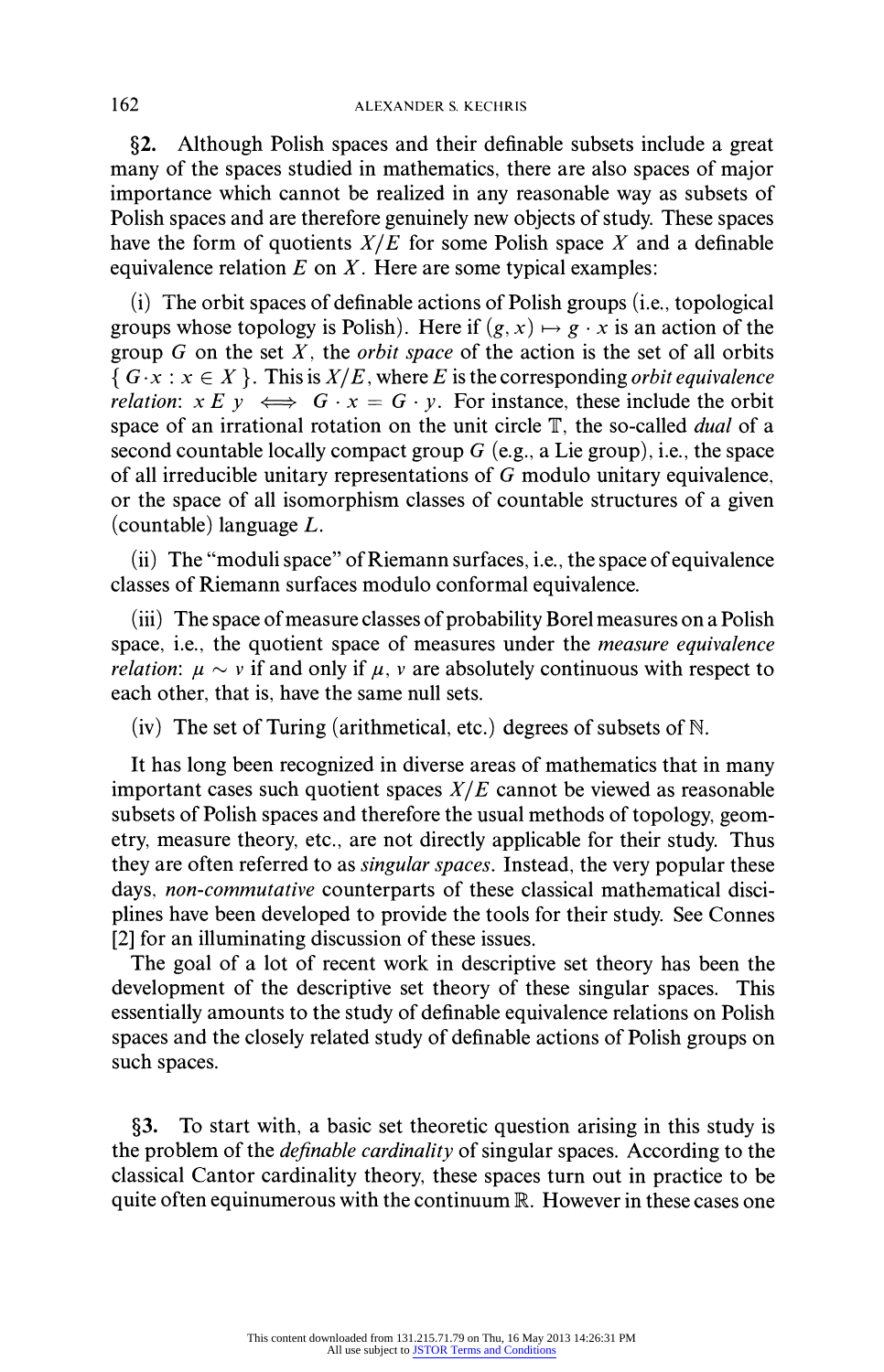**makes essential use of the Axiom of Choice in establishing a bijection with the reals. It is much more interesting and relevant in this context, however, to ask whether there is actually a definable such correspondence. In fact, it has long been understood that this is not the case. Indeed in many interesting cases these spaces have definable cardinality strictly greater than that of the continuum, in the sense that there is a definable embedding of the reals into them but not vice-versa. See, for example, the discussion in Connes [2], p.**  74. A standard example is the classical *Vitali equivalence relation*  $E_0$  on  $\mathbb{R}$ , **defined as follows:** 

 $x E_0 y \iff x - y \in \mathbb{Q}$ .

Then it is easy to see that there is a Borel function  $f : \mathbb{R} \to \mathbb{R}$  with

 $x \neq y \Longrightarrow \neg f(x) E f(y)$ 

but there is no Borel function  $g : \mathbb{R} \to \mathbb{R}$  with

$$
x E y \iff g(x) = g(y),
$$

so that there is a definable embedding of  $\mathbb R$  into  $\mathbb R/E_0 = \mathbb R/\mathbb Q$  but not **vice-versa.** 

Let me formalize these ideas: Suppose E, F are equivalence relations on **Polish spaces X, Y respectively. A Borel reduction of E into F is a Borel**  map  $f: X \rightarrow Y$  such that

$$
(*)\qquad x\,E\,y \iff f(x)\,F\,f(y)
$$

**If such an f exists, we say that E Borel reduces to F and write** 

 $E \leq_B E$ .

**(Other, more complex, notions of definability can be used instead of Borel but, by and large, the theory is quite analogous, and this is the most interesting and natural context anyway.)** 

Since  $(*)$  above simply means that there is an embedding from  $X/E$  to **Y/F with a Borel lifting, we think of it as saying that X/E Borel embeds in Y/F or that X/E has Borel cardinality at most that of Y/F. We take this as the basic notion of definable cardinality theory, playing the role of injection in classical Cantor cardinality theory. We also let** 

$$
E \sim_B F \iff E \leq_B F \& F \leq_B E,
$$
\n
$$
E \lt_B F \iff E \leq_B F \& F \nleq_B E.
$$

So  $E \sim_B F$  intuitively means that  $X/E$ ,  $Y/F$  have the same Borel cardinality and  $E \leq_B F$  means that  $X/E$  has (strictly) smaller Borel cardinality **than that of Y/F.** 

**Identifying the Polish space X with the equality relation**  $=_X$  **on X, we can say that** 

$$
\mathbb{R} <_{B} E_0,
$$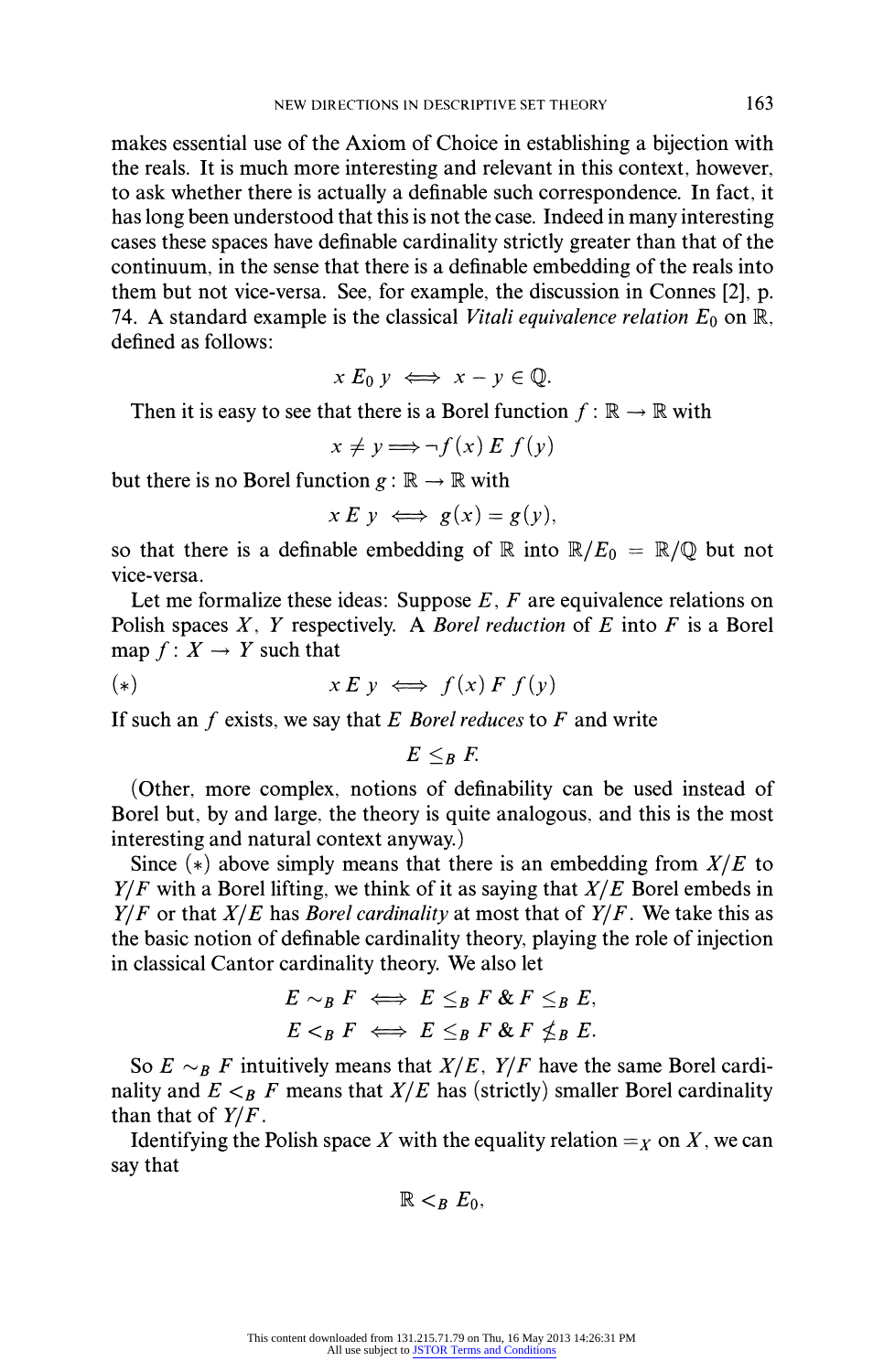**i.e., that R/Q has bigger Borel cardinality than the continuum (although it**  is obvious that classically  $\mathbb R$  and  $\mathbb R/\mathbb Q$  are equinumerous).

**One basic ingredient of current work in this area is the study and clas**sification of Borel cardinalities under  $\leq_B$ . Although in classical Cantor **theory quite often the cardinality of such a quotient space is just that of the continuum, it turns out that there is a rich and intricate structure of Borel cardinalities, which unveils many new and interesting phenomena.** 

**?4. Before I discuss specific results in this theory, it will be important to reinterpret these concepts in a different way, which actually motivates philosophically a lot of work in this area, since it deals with what appears to be a very interesting foundational problem.** 

**Mathematicians frequently deal with problems of classification of objects up to some notion of equivalence by invariants. Quite often these objects can be represented by elements of some Polish space X and the equivalence**  by a definable equivalence relation  $E$  on  $X$ . A *complete classification* of  $X$  up to E therefore consists of finding a set of invariants I and a map  $c: X \rightarrow I$ **such that** 

$$
x E y \iff c(x) = c(y).
$$

For this to have any meaning both *I*, *c* must be *explicit* or *definable* too and as simple and concrete as possible. For example, taking  $c(x) = [x]_F$  = the equivalence class of x, or using the Axiom of Choice to select a point  $f(C)$ for each  $C \in X/E$  and letting  $c(x) = f(|x|_E)$  is clearly not an illuminating **choice of invariants. What constitutes an interesting and useful complete classification is hard to define precisely, and varies from the very concrete, e.g., classification of finitely generated abelian groups up to isomorphism by invariants which are finite lists of integers, or Ornstein's classification of Bernoulli automorphisms up to conjugacy by the entropy, which is a real number, to somewhat more abstract and set theoretic, e.g., the Ulm classification of countable abelian p-groups up to isomorphism, where the invariants**  are essentially countable transfinite sequences from  $\mathbb{N} \cup \{\infty\}$ . However, **the preceding ideas can be used to develop a mathematical framework for measuring the complexity of classification problems and understanding the nature of their complete invariants.** 

**Suppose two classification problems are represented by equivalence rela**tions E, F on Polish spaces X, Y respectively. Then  $E \leq_B F$  simply means that any complete invariants for  $F$  work as well for  $E$  (after an appropriate **composition by a Borel function), so in some sense E has a classification**  problem which is at most as difficult as that of F. In particular,  $E \sim_B F$ **means that E and F have, in some sense, equivalent classification problems,**  and  $E \leq_B F$  means that E has a (strictly) simpler classification problem than  $F$ .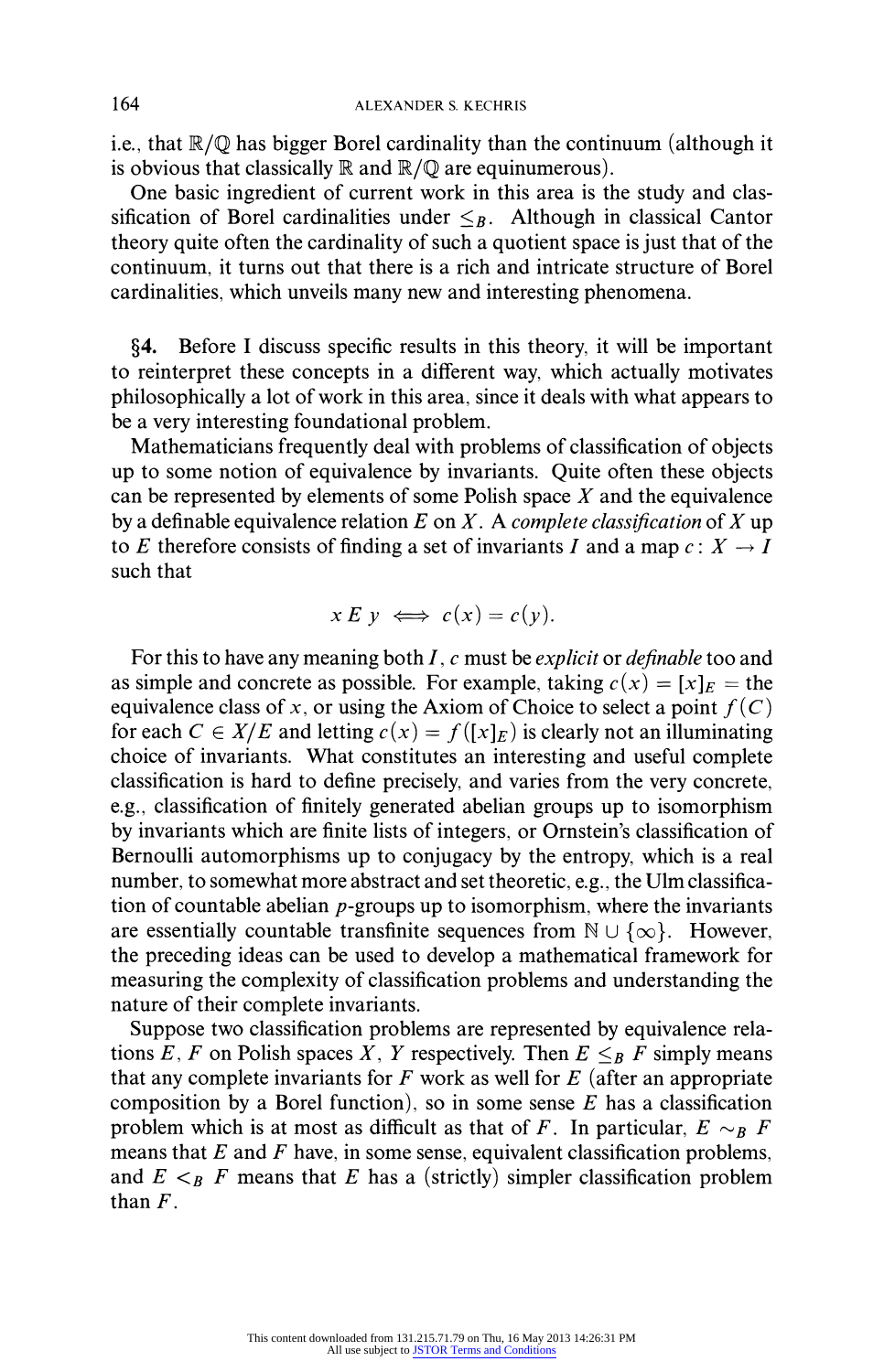**To cite a classical example, if we denote by E the unitary equivalence of normal operators on Hilbert space and by F the measure equivalence relation on any uncountable Polish space, then the Spectral Theorem implies**  that  $E \sim_B F$ .

**?5. In describing the emerging picture of the hierarchy of complexity of classification problems, I will concentrate on analytic equivalence relations, which contain the vast majority of concrete examples occuring in practice. Among them, the most interesting subclasses are the Borel equivalence relations and the orbit equivalence relations induced by Borel actions of Polish groups on Polish spaces. (Typical examples of Polish groups are the Lie**  groups, the infinite symmetric group  $S_{\infty}$ , the unitary group, the group of **measure preserving transformations on [0, 1], the homeomorphism group of a compact metric space, etc.) These orbit equivalence relations are analytic but not always Borel. For example, the isomorphism relation on countable graphs, with say standard universe N, is the orbit equivalence relation of a**  Borel action of  $S_{\infty}$  and is not Borel.

**I will mostly in fact concentrate in this article on Borel equivalence relations. The theory of Polish groups and their actions is a whole subject in itself and its study also involves quite different issues not necessarily related to the classification of their orbit spaces. I will not attempt to discuss this here except in connection with certain aspects of the theory of Borel equivalence relations that will come up later. Suffice it to say that some fundamental early work has been done by Glimm and Effros in the 1960s and Vaught, Burgess, Miller, Sami in the 1970s, and, in particular, the key Vaught transform was then introduced. An account of recent developments can be found in Becker-Kechris [1].** 

**?6. So I will start by looking at the picture of the hierarchy of classification problems of Borel equivalence relations, i.e., the structure of Borel**  equivalence relations under the partial (pre)order  $\leq_B$ . In the beginning things are simple enough. Denoting by X also the equality relation  $=y$  on X, we have that the following is an initial segment of  $\leq_B$ :

$$
1 <_B 2 <_B 3 <_B \cdots <_B \mathbb{N},
$$

and  $\mathbb{N} <_{B} E$  for any Borel equivalence relation E not in this list. Next we have the *Silver Dichotomy*: (Silver [27]) If E is a Borel (even  $\Pi_1^1$ ) equivalence **relation, then exactly one of the following holds:** 

$$
(i) E \leq_B \mathbb{N}
$$

**or** 

 $(i) \mathbb{R} \leq_B E$ .

**This simply says that either E has countably many classes or perfectly many classes, i.e., there is a perfect set of E-inequivalent elements.**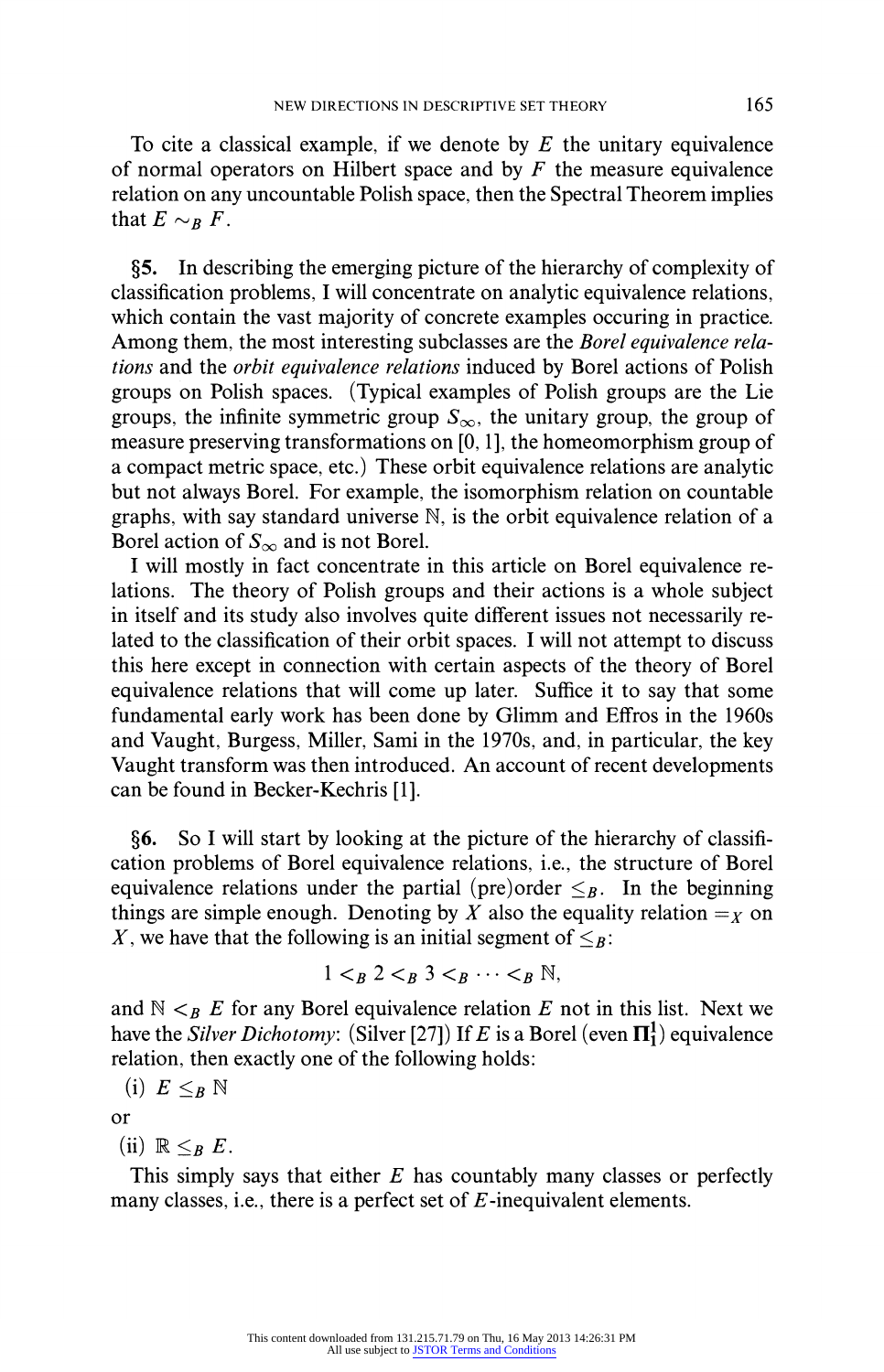**Thus** 

$$
1 <_B 2 <_B 3 <_B \cdots <_B \mathbb{N} <_B \mathbb{R}
$$

is an initial segment of  $\leq_B$  and  $\mathbb{R} \leq_B E$  for any Borel equivalence relation **E not in this list.** 

**A well-known problem here is to find out if this dichotomy is also true for the orbit equivalence relation induced by a Borel action of any given**  Polish group  $G$ . This is the *Topological Vaught Conjecture*,  $TVC(G)$ , for **G, proposed by D. Miller in the 1970s, generalizing the famous Vaught Conjecture, which asserts that a first order theory (in a countable language) has either countably many or continuum many models up to isomorphism, and its stronger version (also referred to as the Vaught Conjecture) that an**   $L_{\omega,\omega}$ -theory has either countably many or perfectly many countable models, **up to isomorphism. In fact, it turns out, as shown in [1], that this last form of**  Vaught's Conjecture is equivalent to  $TVC(S_{\infty})$ . This is still open, but Hjorth **[11] has recently made major progress by characterizing group theoretically**  the Polish groups G for which  $TVC(G)$  holds in a stronger form, namely for **analytic sets, i.e., for any Borel action of G on X and any analytic invariant**  set  $A \subseteq X$ , A contains either countably many or perfectly many orbits. This fails for  $S_{\infty}$  and thus for any G which has a closed subgroup with quotient  $S_{\infty}$ . Hjorth's result is that the TVC(G) for analytic sets holds exactly for all Polish groups G that do not contain closed subgroups with quotient  $S_{\infty}$ . This has as a corollary that if the Vaught Conjecture (even for  $L_{\omega_1\omega}$ ) fails, which some people believe to be the case, then  $TVC(G)$  is completely solved, **because it holds for exactly the same G for which Hjorth's above mentioned characterization works.** 

**It is clear that the classification problems corresponding to equivalence**  relations  $(X, E)$  with  $E \leq_B \mathbb{R}$  are exactly those for which there is a Borel map  $f: X \to Y$ , *Y* some Polish space, with

$$
x E y \iff f(x) = f(y),
$$

**i.e., for which complete invariants can be found which are real numbers, complex numbers, or more generally members of a Polish space, and are therefore fairly concrete. We thus call such E concretely classifiable. (Other terminologies that are used for this concept are: E is smooth or E is tame.) In that case X/E can simply be viewed as an analytic subset of a Polish**  space, so it is well understood. It is therefore those E for which  $\mathbb{R} \leq_B E$  that **represent genuinely different, i.e., singular, quotient spaces X/E. The first main fact about these singular spaces is that there is a smallest possible one. Recall the Vitali equivalence relation**  $E_0$ **. As mentioned earlier,**  $\mathbb{R} \leq_B E_0$ **, so Eo is not concretely classifiable. We now have the General Glimm-Effros Dichotomy: (Harrington-Kechris-Louveau [10]) If E is a Borel equivalence relation, then exactly one of the following holds:** 

$$
{\rm (i)}\ \ E \leq_B \mathbb{R}
$$

**166**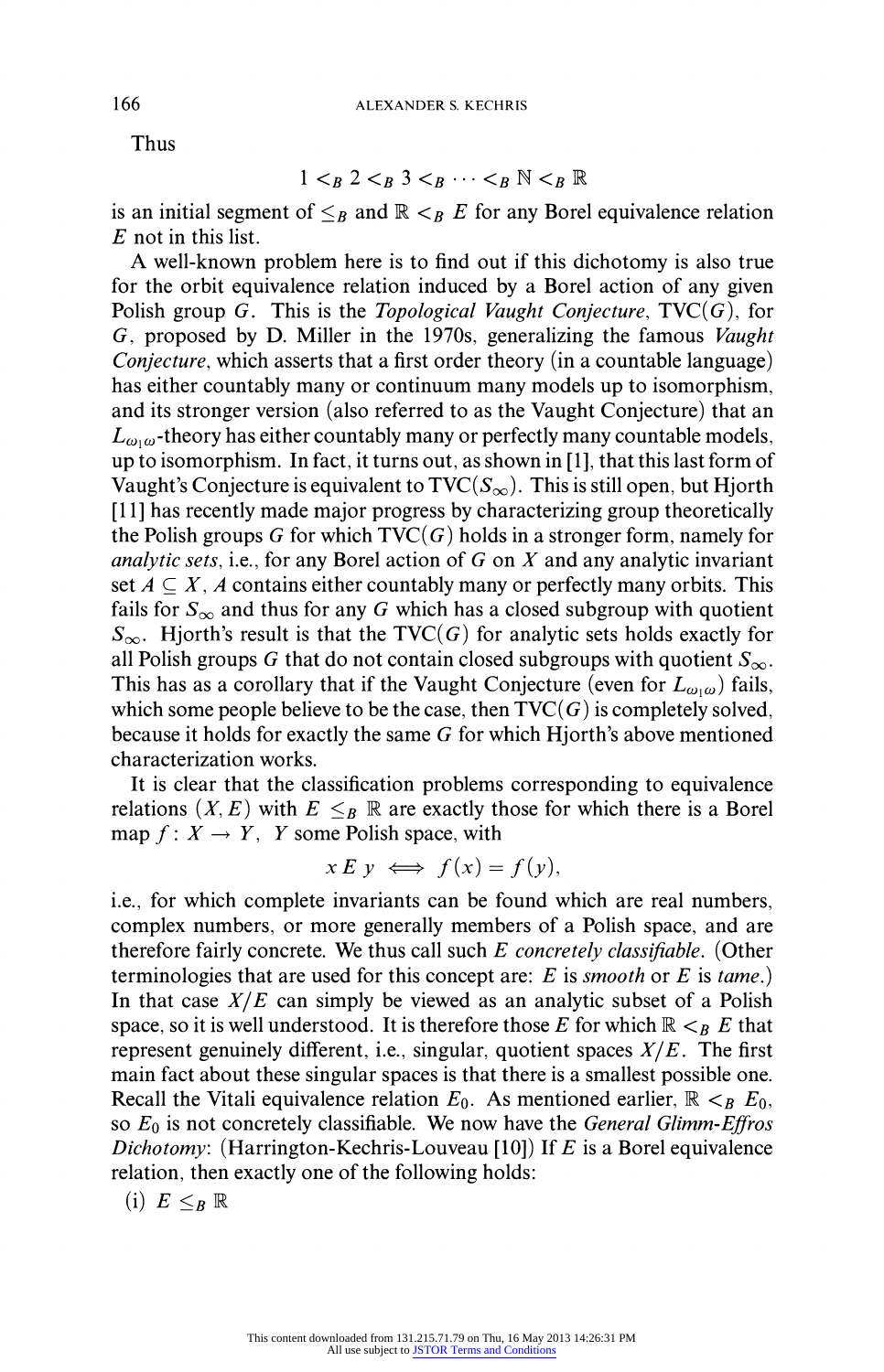**or** 

(ii)  $E_0 \leq_B E$ .

Thus the following is an initial segment of  $\leq_B$ :

 $1 \lt_B 2 \lt_B 3 \lt_B \cdots \lt_B \mathbb{N} \lt_B \mathbb{R} \lt_B E_0$ 

and any Borel equivalence relation E not in this list satisfies  $E_0 \lt_B E$ .

**The attribute "Glimm-Effros" in this theorem signifies the fact that this result generalizes some special cases originally proved by Glimm [9] and Effros [5], motivated by the theory of operator algebras. One interesting point concerning the general version of this theorem is that the only known proof makes crucial use of effective descriptive set theory, although the statement of the result is clearly understood in the classical Borel theoretic context.** 

Beyond  $E_0$  the linearity of  $\leq_B$  breaks down and this order becomes quite **complex. This non-linearity seems to be a basic feature of Borel cardinality as compared with classical Cantor cardinality. There are in fact uncountably many incomparable under**  $\leq_B$  **Borel equivalence relations (Woodin) and,** even more, the partial order  $(p(N), \subseteq^*)$ , where  $\subseteq^*$  is inclusion modulo finite sets, embeds into  $\leq_B$  (Louveau-Velickovic [24]). It also turns out that  $\leq_B$ **is unbounded. In fact, there is an analog of Cantor's Theorem: For each**  Borel equivalence relation  $E$  on a Polish space  $X$ , if  $F$  on  $X^{\mathbb{N}}$  is defined by:

 $(x_n) F(y_n) \iff \{x_n : n \in \mathbb{N}\}\$ ,  $\{y_n : n \in \mathbb{N}\}\$  meet the same E-classes

(so that X/F is essentially the same as  $p_{\aleph_0}(X/E) = \{ A \subseteq X/E : |A| \le \aleph_0 \}$ ), then  $E \leq_B F$ , provided E has at least two classes (Friedman-Stanley [7]).

**?7. Most of the natural examples of classification problems that can be represented by Borel equivalence relations have special properties and this, as usual, motivates restricting attention to important subclasses.** 

The first one that I will consider here is the class of *countable Borel equiv***alence relations, where E is countable if every equivalence class is countable.**  Examples include  $E_0$ , the Turing equivalence relation, and any orbit equiv**alence relation induced by a Borel action of a countable group. In fact, Feldman-Moore [6] showed that any countable Borel equivalence relation E is induced by such an action of a countable group. The results below, unless otherwise stated, come from Dougherty-Jackson-Kechris [4] and Jackson-Kechris-Louveau [18]. Often methods and results of ergodic theory play a crucial role in this study.** 

**First, among the countable Borel equivalence relations it turns out that**  there is a largest one, in the sense of  $\leq_B$ , denoted by  $E_\infty$ , which is naturally **called universal. Thus, among non-concretely classifiable countable E, there**  is a smallest one,  $E_0$ , and a largest one,  $E_{\infty}$ , so they all fall in the interval

$$
E_0\leq_B E\leq_B E_\infty.
$$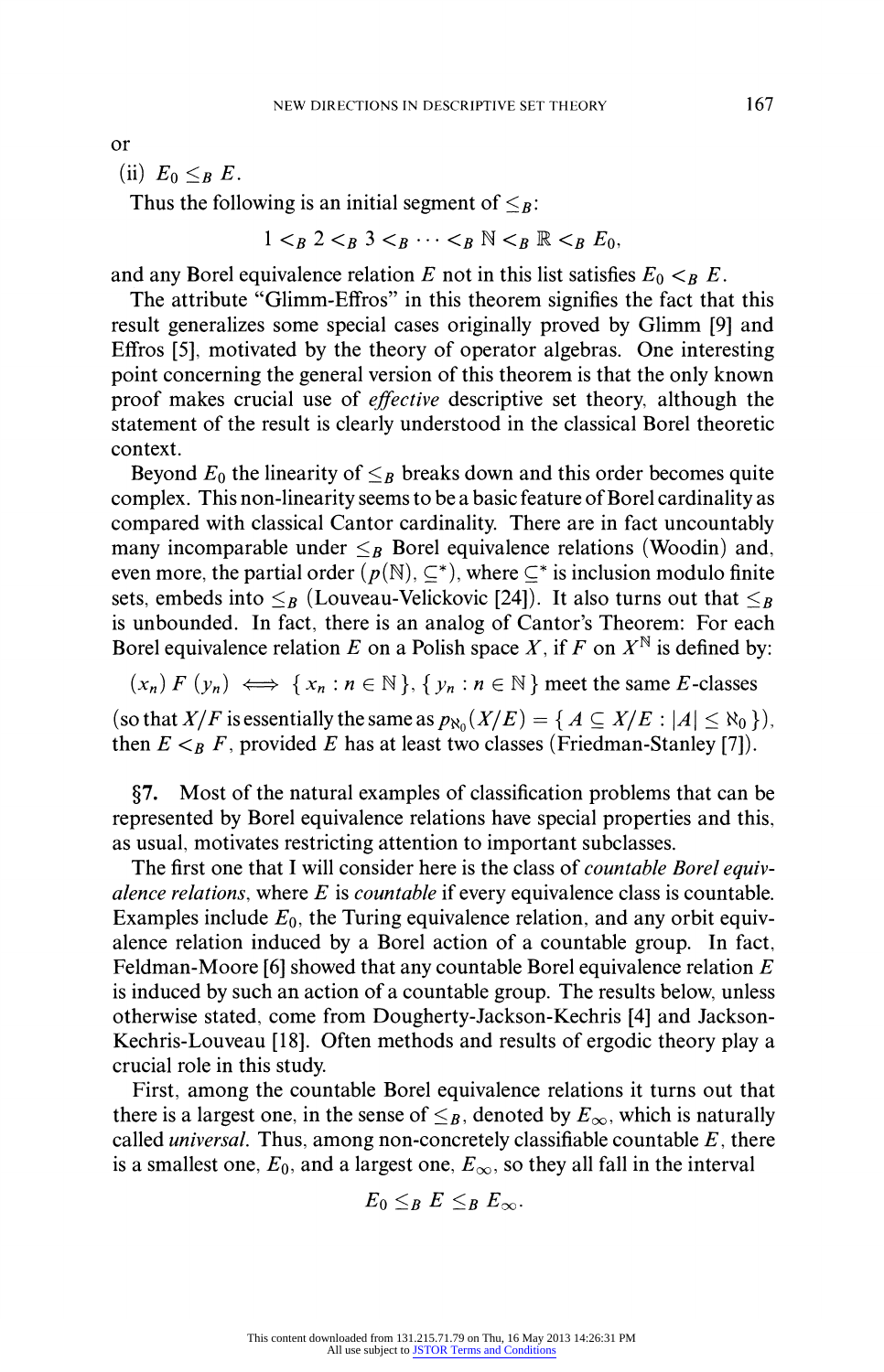**There are also intermediate ones** 

$$
E_0 <_B E <_B E_\infty,
$$

**but remarkably at this time only two distinct ones are known, say E, F, and**  they satisfy  $E_0 \leq_B E \leq_B F \leq_B E_\infty$ . In particular, it is unknown if there **exist infinitely many or two incomparable ones. [Addendum. It has been now shown in S. Adams and A. S. Kechris, Linear algebraic groups and countable Borel equivalence relations, preprint, 1999, that there are indeed uncountably many incomparable countable Borel equivalence relations.]** 

**It turns out that a lot of classification problems are represented by Borel equivalence relations E which, although not necessarily themselves count**able, are  $\sim_B$  to some countable F, and so their complexity can be measured **in the hierarchy of countable Borel equivalence relations. They include, for example, any orbit equivalence relation induced by a Borel action of a Polish locally compact group (e.g., a Lie group) or the isomorphism relation on various classes of countable models that in some sense have "finite type", for instance finitely generated groups or locally finite (i.e., having finite degree at each vertex) connected graphs.** 

**Let me next discuss some results concerning classification of equivalence**  relations within the interval  $[E_0, E_{\infty}]$ .

## $(A) E_0$ .

The countable E which are  $\leq_B E_0$  turn out to be exactly those induced by **a Borel action of the simplest (infinite) countable group, Z, i.e., by the orbits of a single Borel automorphism. They can be also characterized as those of**  the form  $E = \bigcup_{n} E_n$ , with  $E_n \subseteq E_{n+1}$  finite Borel equivalence relations, i.e., **having finite classes (Weiss [32], Slaman-Steel [28]). For that reason they are**  called *hyperfinite*. So, up to  $\sim_B$ ,  $E_0$  is the unique non-concretely classifiable **hyperfinite equivalence relation.** 

**It is natural to ask what countable groups G always produce hyperfinite Borel equivalence relations. It can be shown that any such G must be amenable, i.e., carry a left-invariant finitely additive probability measure (see, e.g., Kechris [19]). Weiss [32] raised the question of whether, conversely, any Borel action of a countable amenable group gives rise to a hyperfinite orbit equivalence relation. (This turns out to be true in the measure theoretic context, i.e., neglecting null sets, for any given Borel probability measure on the underlying space, see Ornstein-Weiss [26], Connes-Feldman-Weiss**  [3].) Weiss proved it is true for  $G = \mathbb{Z}^n$ , and this was extended later in **[18] to the following theorem which is essentially the best result known to date: Any orbit equivalence relation induced by a Borel action of a finitely generated group of polynomial growth is hyperfinite. (These groups can be also characterized as the finitely generated nilpotent-by-finite groups, by a theorem of Gromov.)**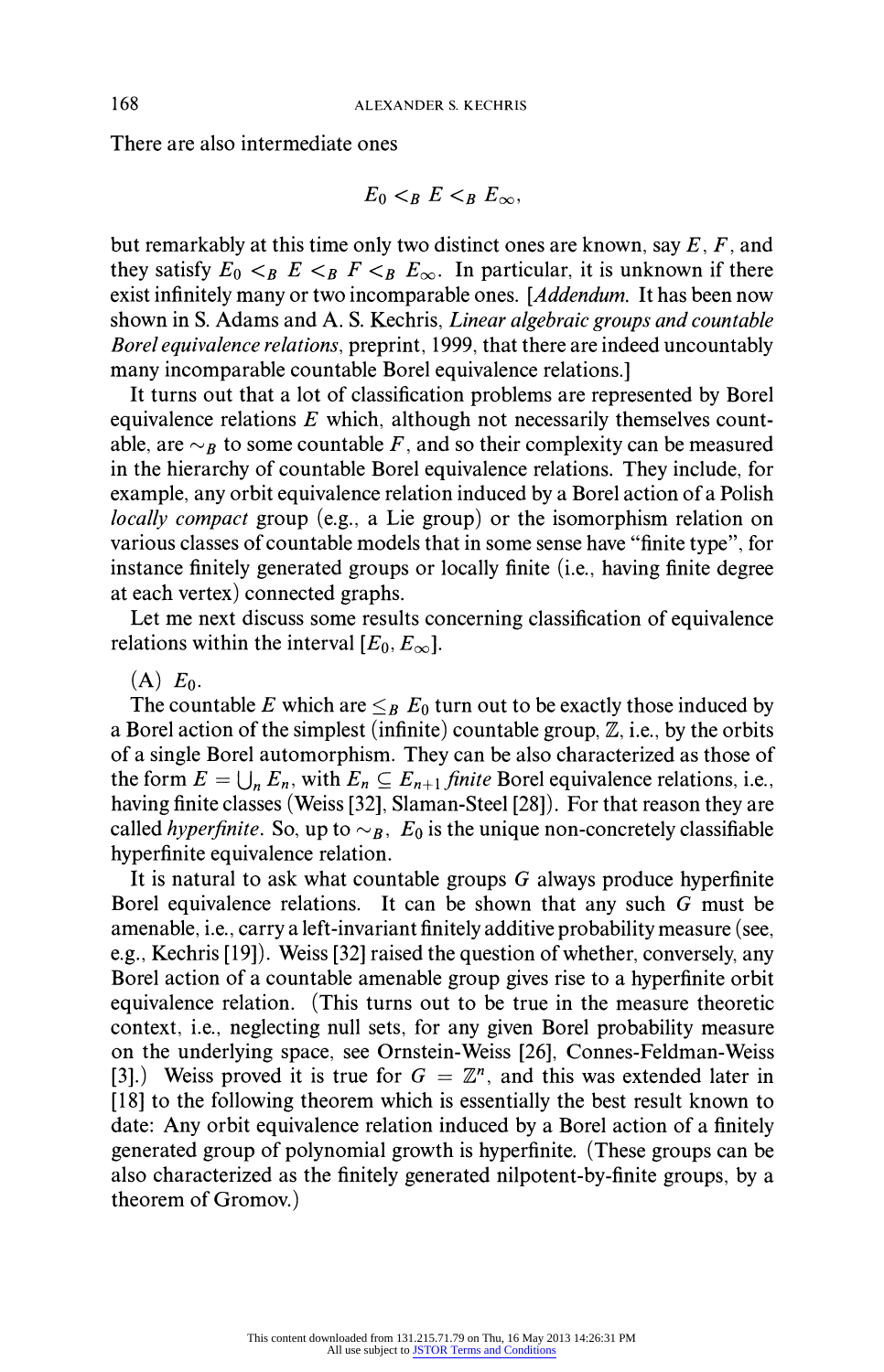Here are some other examples of equivalence relations E which, up to  $\sim_B$ , **are hyperfinite:** 

- **(i) Any orbit equivalence relation induced by a Borel action of IR (i.e., a**  Borel flow) or even  $\mathbb{R}^n$ .
- **(ii) The isomorphism relation on torsion-free abelian groups of rank 1 (i.e.,**  subgroups of  $(Q, +)$ ). Up to  $\sim_B$  this turns out to be exactly  $E_0$ .

**A lot more is known about hyperfinite Borel equivalence relations, including a complete classification up to Borel isomorphism. But many important open questions still remain, for which I refer to the above papers.** 

 $(B)$   $E_{\infty}$ .

**Here are some examples of equivalence relations and classifications of**  complexity  $E_{\infty}$  (i.e.,  $\sim_B E_{\infty}$ ).

- **(i) The equivalence relation induced by the translation action of the free group on two generators, F2, on its subsets. (Note here that replacing**   $F_2$  by  $\mathbb Z$  we get  $E_0$ .)
- **(ii) (Thomas-Velickovic [31]) Conjugacy of subgroups of F2.**
- **(iii) Isomorphism of locally finite connected graphs or trees.**
- **(iv) (Thomas-Velickovic [31] and [30]) Isomorphism of finitely generated groups, and also fields of finite transcendence degree over Q.**
- **(v) (Slaman-Steel) Arithmetic equivalence for subsets of N.**
- **(vi) (Hjorth-Kechris [14]) Conformal equivalence of planar domains and also Riemann surfaces. Thus the "moduli space" of general Riemann surfaces is very complicated. In contrast, conformal equivalence of compact Riemann surfaces is concretely classifiable and the "moduli space" in this particular case has a well-known rich geometric structure.**

**There are also some important conjectures here:** 

(a) Let  $\equiv_T$  be the Turing equivalence relation on  $p(N)$ . Conjecture:  $(\equiv_T) \sim_B E_\infty$ . By results of Slaman-Steel [28],  $E_0 < B \ (\equiv_T)$ . A positive **answer would compute the exact Borel cardinality of the set of Turing degrees but would also have some other interesting implications. It would disprove, for example, the well-known Martin Conjecture concerning the structure of Turing-invariant definable functions (the Fifth Victoria Delfino Problem; see [22]), which is open since the 1970s, since it would imply the existence of strange functions, like for instance a Borel pairing function on the Turing degrees.** 

(b) Let  $\cong_n$  be the isomorphism relation of rank  $\leq n$  torsion free abelian **groups** (i.e., subgroups of  $(\mathbb{Q}^n, +)$ ). Conjecture: For  $n \geq 2$ , we have that  $(\cong_n) \sim_B E_\infty$  (see Hjorth-Kechris [15].) The problem of finding a reasonable **classification of such groups is a classical question in abelian group theory (see Fuchs [8]). A well known result of Baer provides a satisfactory classifi**cation in the rank 1 case and implies that it has complexity  $E_0$ . Hjorth [12] has already shown that  $E_0 < B \ (\cong_2)$  (and in fact a combination of Hjorth's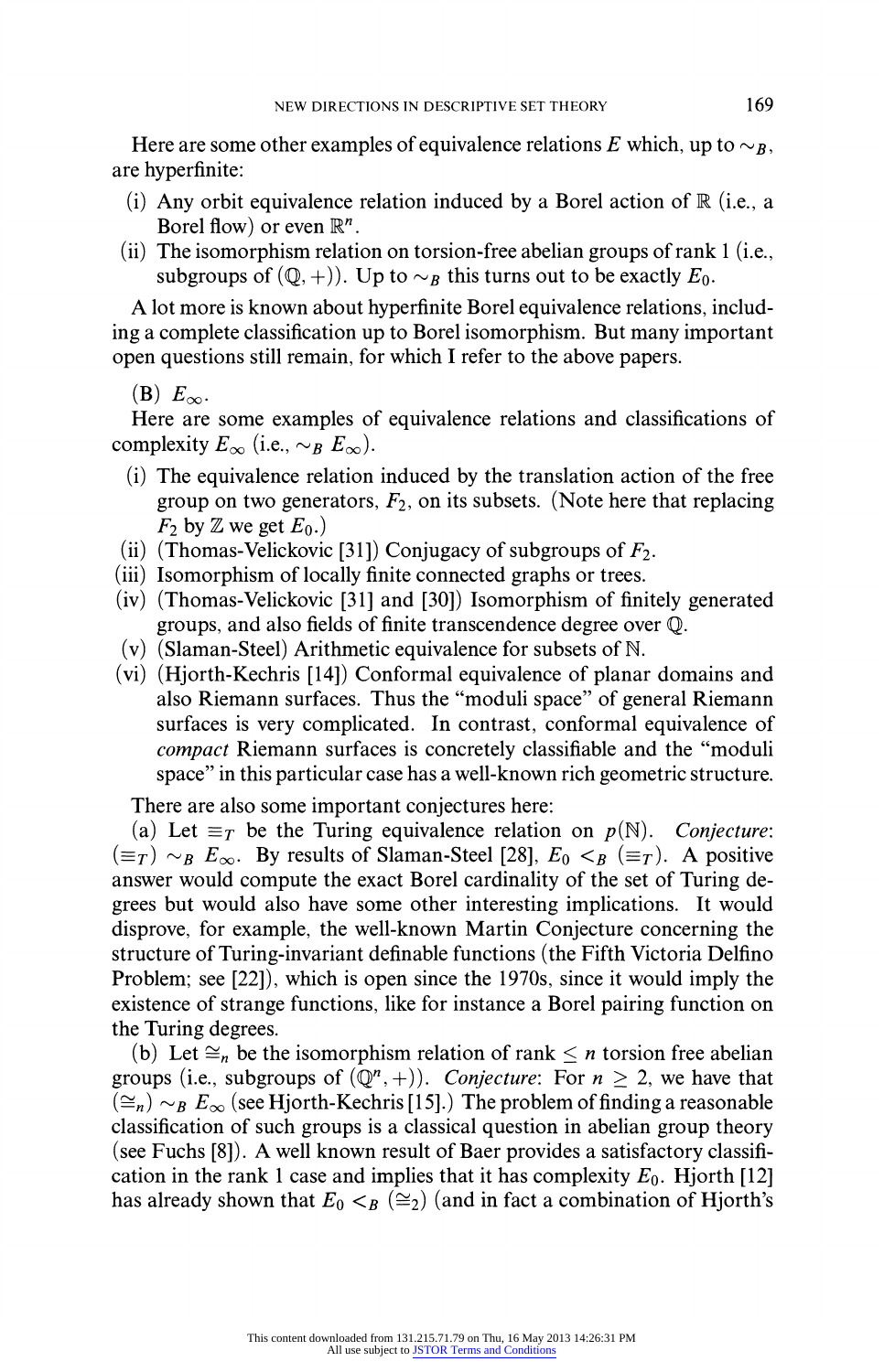work and recent work of Kechris shows that  $E_0 \ll_B (\cong_2)$ . So the rank 2 **case necessarily involves a more complex classification problem. A proof of the above conjecture would be strong evidence that there cannot be a reasonable classification in this case.** 

**Finally, there are as yet very few natural examples of classification prob**lems that correspond to intermediate  $E_0 \lt_B E \lt_B E_\infty$ . One such is the **isomorphism on rigid locally finite trees (as opposed to general locally finite**  trees which have complexity  $E_{\infty}$ ). S. Thomas has also suggested the possibil**ity that another example might be the conjugacy equivalence of subgroups of certain Burnside groups. [Addendum. Recently, S. Adams and A. S. Kechris, Linear algebraic groups and countable Borel equivalence relations, preprint, 1999, have found many new such examples.]** 

**?8. Beyond the countable Borel equivalence relations, another natural subclass consists of the orbit equivalence relations induced by Borel actions**  of the infinite symmetric group,  $S_{\infty}$ , and its closed subgroups. These include all the countable ones. It turns out (see Becker-Kechris [1]) that up to  $\sim_B$ these are the same as the isomorphism relations  $\cong_{\sigma}$  on the countable models of some  $L_{\omega_i\omega}$  theory  $\sigma$ , hence their obvious interest to logicians.

It should be pointed out that there are theories  $\sigma$  for which  $\cong_{\sigma}$  might not be Borel, e.g.,  $\cong_y$ , where  $\gamma$  is the theory of graphs. In fact,  $\cong_y$  is the largest **possible**  $\cong_{\sigma}$  in the sense of the order  $\leq_B$ .

Restricting attention to isomorphism relations  $\cong_{\sigma}$  which are Borel (model theoretically this means that the Scott ranks of countable models of  $\sigma$  are bounded below  $\omega_1$ ), we have the following general picture: There is a transfinite sequence of theories  $\sigma_{\alpha}$ , with Borel  $F_{\alpha} = (\cong_{\sigma_{\alpha}})$ ,  $\alpha < \omega_1$ , so that

$$
F_1 = \mathbb{R} <_{\mathcal{B}} \mathcal{E}_{\infty} <_{\mathcal{B}} \mathcal{F}_2 <_{\mathcal{B}} \cdots <_{\mathcal{B}} \mathcal{F}_{\alpha} < \cdots
$$

and the transfinite sequence  $(F_{\alpha})$  is cofinal among the equivalence relations  $\cong_{\sigma}$  which are Borel. Roughly speaking,  $F_{\alpha}$  is such that its quotient space is the  $\alpha$ th iterated countable powerset of  $\mathbb{R}$ , so that the quotient space of  $F_2$  is  $p_{\aleph_0}(\mathbb{R})$ , of  $F_3$  is  $p_{\aleph_0}(p_{\aleph_0}(\mathbb{R}))$ , etc. (Friedman-Stanley [7]). Since every Borel  $\cong_{\sigma}$  is  $\leq_B$  some  $F_{\alpha}$ , this can be used to measure the set theoretic complexity of complete invariants for the isomorphism of countable models of  $\sigma$ . Thus  $E \leq_B F_2$  means that invariants are countable (unordered) sets of reals (or some other Polish space),  $E \leq_B F_3$  means that invariants are countable sets **of countable sets of reals, etc.** 

**In Hjorth-Kechris-Louveau [17], it was shown that there is a precise rela**tionship between the descriptive complexity of  $\cong_{\sigma}$ , appropriately measured, and the type of complete invariants for  $\cong_{\sigma}$ . Saying that  $\cong_{\sigma}$  is *potentially* of class  $\Pi_{\alpha}^{0}(\Sigma_{\alpha}^{0})$  if  $(\cong_{\sigma}) \sim_{B} E$  for some equivalence relation E which is  $\Pi_{\alpha}^{0}(\Sigma_{\alpha}^{0})$ , we have, as special cases of the results in that paper, the following: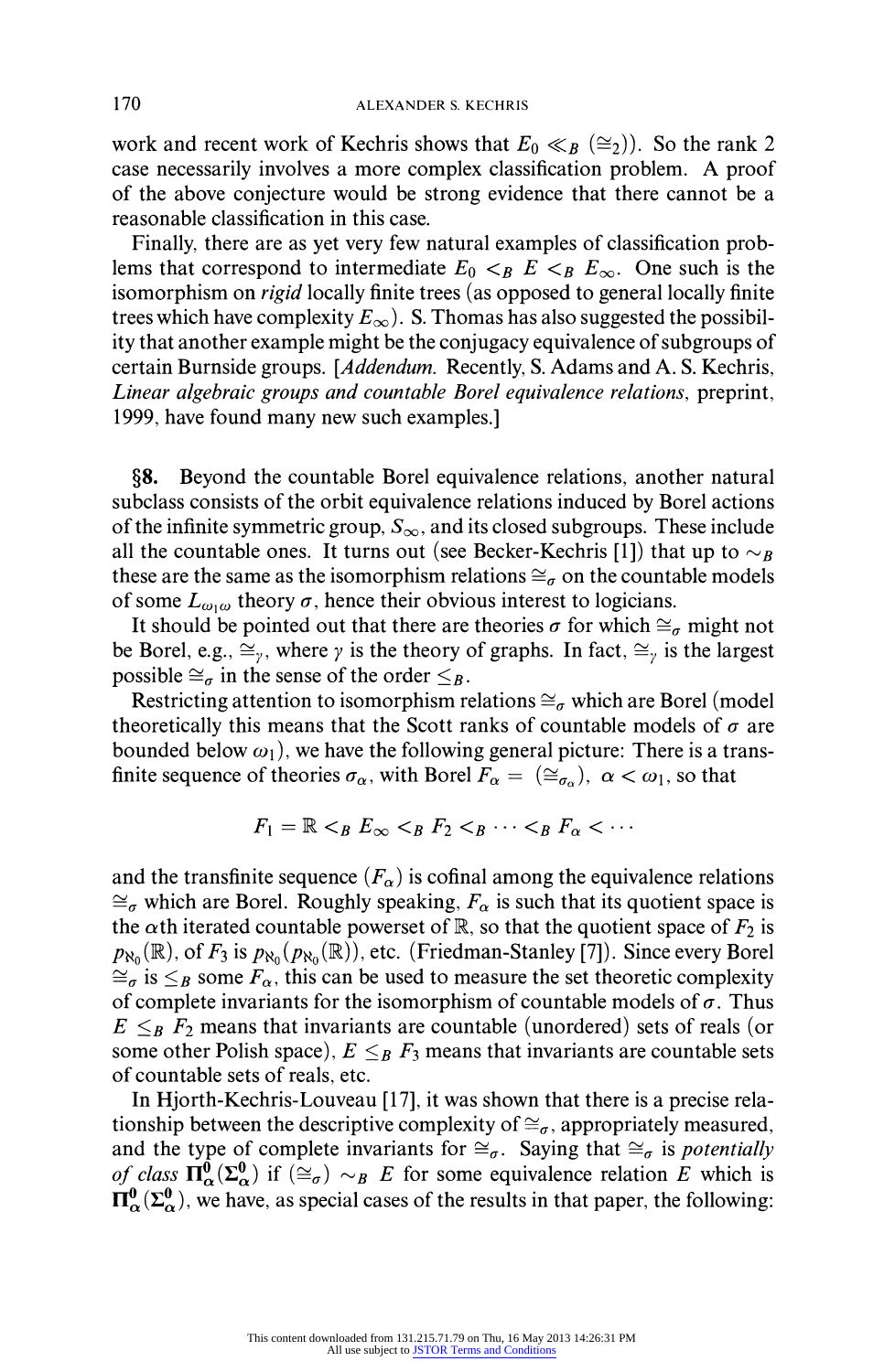- (i)  $\cong_{\sigma}$  is potentially  $\Pi_2^0$  if and only if  $\cong_{\sigma}$  is concretely classifiable (i.e., the **invariants are reals or members of some Polish space).**
- (ii)  $\approx_{\sigma}$  is potentially  $\Sigma_3^0$  if and only if  $\approx_{\sigma}$  is potentially  $\Sigma_2^0$  if and only if  $(\cong_{\sigma}) \sim_{B} E$  for some countable Borel E (so we are now in the domain  $of$   $\S$ 7).
- (iii)  $\cong_{\sigma}$  is potentially  $\Pi_3^0$  if and only if  $(\cong_{\sigma}) \leq_{\sigma} F_2$  (so the invariants are **countable sets of reals or some other Polish space).**
- $(iv) \cong_{\sigma}$  is potentially  $\Pi_4^0$  if and only if  $(\cong_{\sigma}) \leq_B F_3$  (so the invariants are **countable sets of countable sets of reals), etc.**

**For instance, it turns out that isomorphism of locally finite (not necessar**ily connected) graphs is  $\sim_B F_2$ . (Recall that for connected graphs we have complexity  $E_{\infty} <_{B} F_{2}$ .) Also isomorphism of countable archimedean to**tally ordered abelian groups with a distinguished positive element is**  $\sim_B F_2$ **. In a different context, it follows from the classical Halmos-von Neumann Theorem that conjugacy ofergodic measure preserving transformations with**  discrete spectrum has also complexity  $F_2$ .

**?9. It is now interesting to isolate the class of classification problems**  which can be represented by  $(X, E)$  which satisfy  $E \leq_B (\cong_{\sigma})$  for some theory  $\sigma$  (with  $\cong_{\sigma}$  not necessarily Borel). This means that we can assign in **a Borel way to each**  $x \in X$  a countable model  $f(x)$ , with universe N, so that

$$
x E y \iff f(x) \cong f(y).
$$

**If this happens, it is natural to say that E admits classification by countable structures, since complete invariants of E are isomorphism types of countable structures. I emphasize that I am not necessarily assuming here that E is Borel. For example, all the specific classification problems that I have discussed until now admit classification by countable structures. However, H. Friedman has found some time ago an example of a Borel equivalence relation which does not admit classification by countable structures. Recently Hjorth [13] has developed a powerful machinery, called the theory of turbulence, which in the case that E is induced by a continuous action of a Polish group, allows one to analyze in an appropriate sense when E cannot be classified by countable structures, in terms of the topological dynamics (more specifically the local structure of the orbits) of the action.** 

**As an application of this theory, various interesting classification problems have been shown to be complex enough so that they do not admit classification by countable structures. Here is a sample:** 

**(i) (Hjorth [13]) Conjugacy on the group of homeomorphisms of the unit**  square,  $H(I^2)$ . (On the other hand, replacing  $I^2$  by the unit interval I **one has classification by countable structures.)**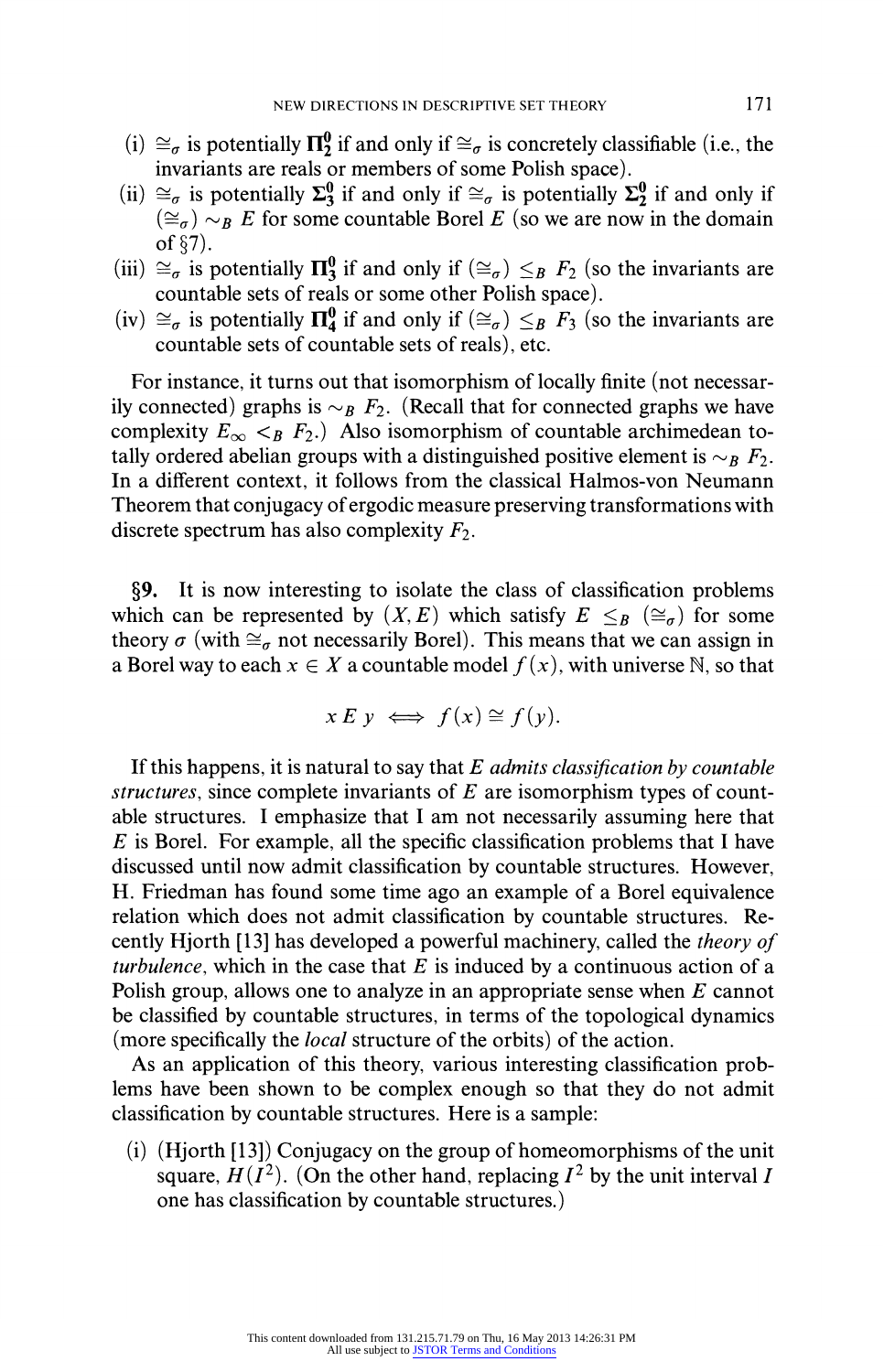- **(ii) (Hjorth [13]) Conjugacy of ergodic measure preserving transformations. (This should be contrasted with the special case of discrete spectrum transformations, where a classification by countable structures also exists, as mentioned in ?8.)**
- **(iii) (Kechris-Sofronidis [23]) Unitary equivalence of unitary or self-adjoint operators.**
- **(iv) (Hjorth-Kechris [14]) Biholomorphic equivalence of 2-dimensional complex manifolds. (Again in contrast with the 1-dimensional case, i.e., Riemann surfaces, which admit classification by countable structures.)**

**?10. Finally, there are Borel equivalence relations which are not below,**  in the sense of  $\leq_B$ , an orbit equivalence relation induced by a Borel action of *any* Polish group (and not just  $S_{\infty}$ ). Thus complete invariants for them **cannot be represented by orbits of such actions. The canonical example is**  the equivalence relation  $E_1$  on  $\mathbb{R}^{\mathbb{N}}$  defined as follows:

$$
x E_1 y \iff \exists n \; \forall m \geq n \; (x_m = y_m).
$$

**(It should be noted here that if we replace IR by any countable set with more**  than one element, then the corresponding equivalence relation is, up to  $\sim_B$ , the same as  $E_0$ .) It was shown in Kechris-Louveau [21] that for any orbit **equivalence relation E induced by a Borel action of a Polish group we have** 

 $E_1 \nless_{B} E$ .

**Moreover, E1 has the following minimality property** 

$$
E \leq_B E_1 \Longrightarrow E \leq_B E_0 \text{ or } E \sim_B E_1.
$$

It turns out that  $E_1$  has many manifestations. To mention a particularly **interesting one, Solecki showed that if for any indecomposable continuum C (i.e., a continuum which cannot be written as the union of two proper**  subcontinua), we denote by  $E_C$  the equivalence relation induced by its com**posants (where two points are in the same composant if they belong to a**  proper subcontinuum), then  $E_C \sim_B E_0$  or  $E_C \sim_B E_1$ .

**In particular, Ec is never concretely classifiable, which answered an old problem in the theory of continua. Moreover, Solecki has shown that there are indecomposable continua of both types. In fact, it seems that the topologically simpler ones correspond to Eo, while the topologically more complex ones correspond to E1.** 

**It has been conjectured (see Kechris-Louveau [21] and Hjorth-Kechris**   $[16]$ ) that  $E_1$  is the precise obstruction for non-reducibility into the orbit **equivalence relation of a Polish group action, i.e., that if E is a Borel equiv**alence relation, then exactly one of the following holds: (i)  $E_1 \leq_B E$  or (ii)  $E \leq_B F$ , for some F induced by a Borel action of a Polish group.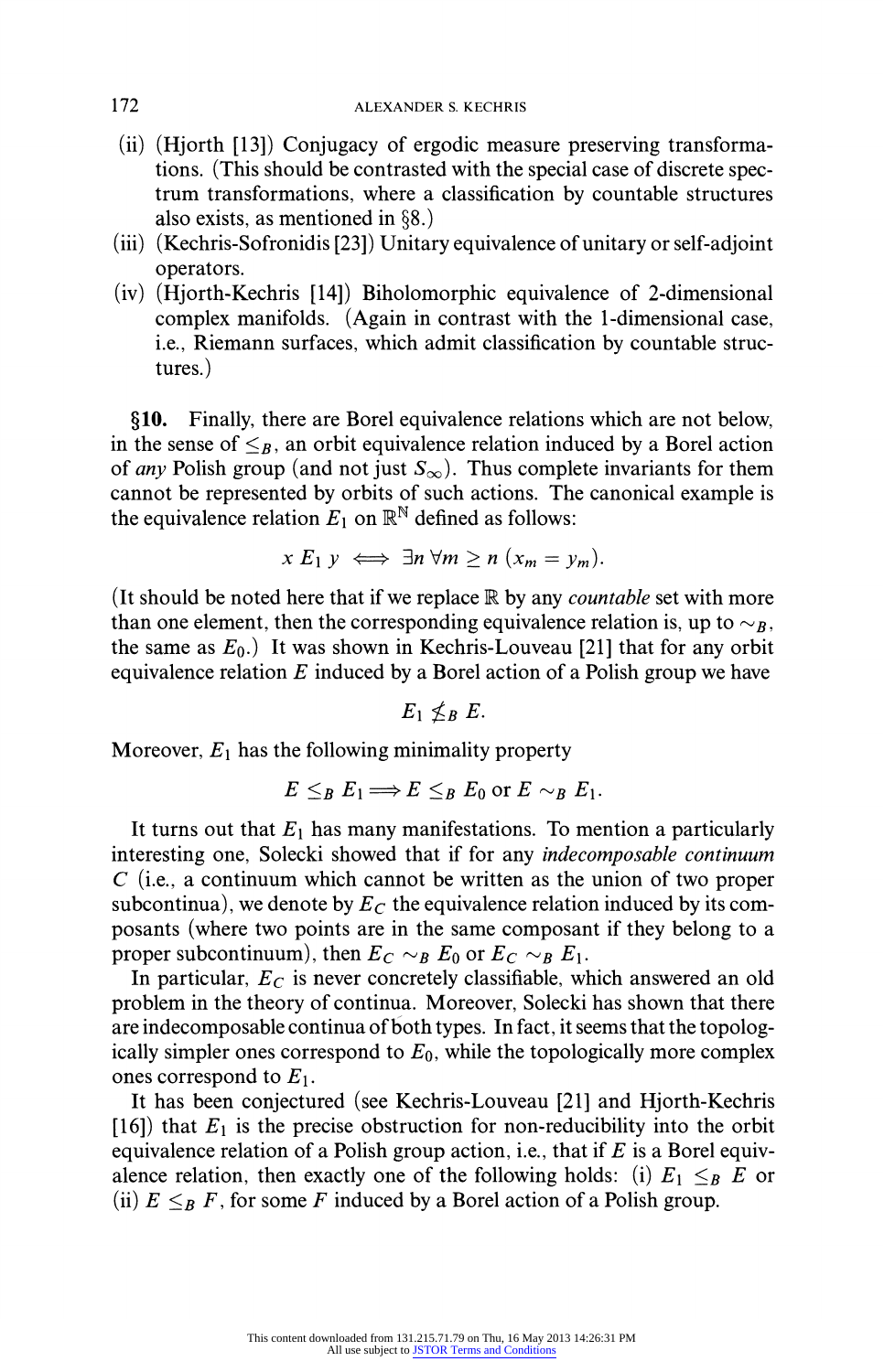**This is open, and perhaps too optimistic in general, but an important special case has been verified by Solecki [29], namely when E is of the form**   $E_I$ , for some Borel ideal I on N, where for  $x, y \in \mathbb{N}$ 

$$
x E_I y \iff x \wedge y \in I.
$$

**This relates this area with the theory of Borel p-ideals on the integers where Farah, Solecki, Todorcevic and Velickovic have recently obtained many interesting results and have found surprising connections with the theory of Banach spaces.** 

**?11. To summarize, it is clear at this stage that the study of singular spaces and the hierarchy of classification problems uncovers intriguing new phenomena and presents many challenging problems. It also leads to novel interactions between descriptive set theory and other areas of logic and mathematics. So it seems to be a very promising area for further investigations.** 

## **REFERENCES**

**[1] H. BECKER and A. S. KECHRIS, The descriptive set theory of Polish group actions, London Mathematical Society Lecture Note Series, no. 232, Cambridge University Press, 1966.** 

**[2] A. CONNES, Noncommutative geometry, Academic Press, 1994.** 

**[3] A. CONNES, J. FELDMAN, and B. WEISS, An amenable equivalence relation is generated by a single transformation, Ergodic Theory and Dynamical Systems, vol. 1 (1981), pp. 430-450.** 

**[4] R. DOUGHERTY, S. JACKSON, and A. S. KECHRIS, The structure of hyperfinite Borel**  equivalence relations, **Transactions of the American Mathematical Society**, vol. 341 (1994), **no. 1, pp. 193-225.** 

**[5] E. G. EFFROS, Transformation groups and C\*-algebras, Annals of Mathematics, vol. 81 (1965), pp. 38-55.** 

**[6] J. FELDMAN and C. C. MooRE, Ergodic equivalence relations and von Neumann algebras, I, Transactions of the American Mathematical Society, vol. 234 (1977), pp. 289-324.** 

**[7] H. FRIEDMAN and L. STANLEY, A Borel reducibility theory for classes of countable models, this JOURNAL, vol. 54 (1989), pp. 894-914.** 

**[8] L. FUCHS, Abelian groups, Academic Press, 1967.** 

**[9] J. GLIMM, Locally compact transformation groups, Transactions of the American Mathematical Society, vol. 101 (1961), pp. 124-138.** 

**[10] L. HARRINGTON, A. S. KECHRIS, and A. LOUVEAU, A Glimm-Effros dichotomy for Borel equivalence relations, Journal of the American Mathematical Society, vol. 3 (1990), no. 4, pp. 903-928.** 

**[1 1] G. HJORTH, Vaught's conjecture on analytic sets, preprint, 1997.** 

**[12] , Around nonclassifiability for countable torsion-free abelian groups, preprint, 1998.** 

**[13] - , Classification and orbit equivalence relations, preprint, 1998.** 

**[14] G. HJORTH and A. S. KECHRIS, The complexity of the classification of Riemann surfaces and complex manifolds, Illinois Journal of Mathematics, to appear.** 

**[15] , Borel equivalence relations and classifications of countable models, Annals of Pure and Applied Logic, vol. 82 (1996), pp. 221-272.**